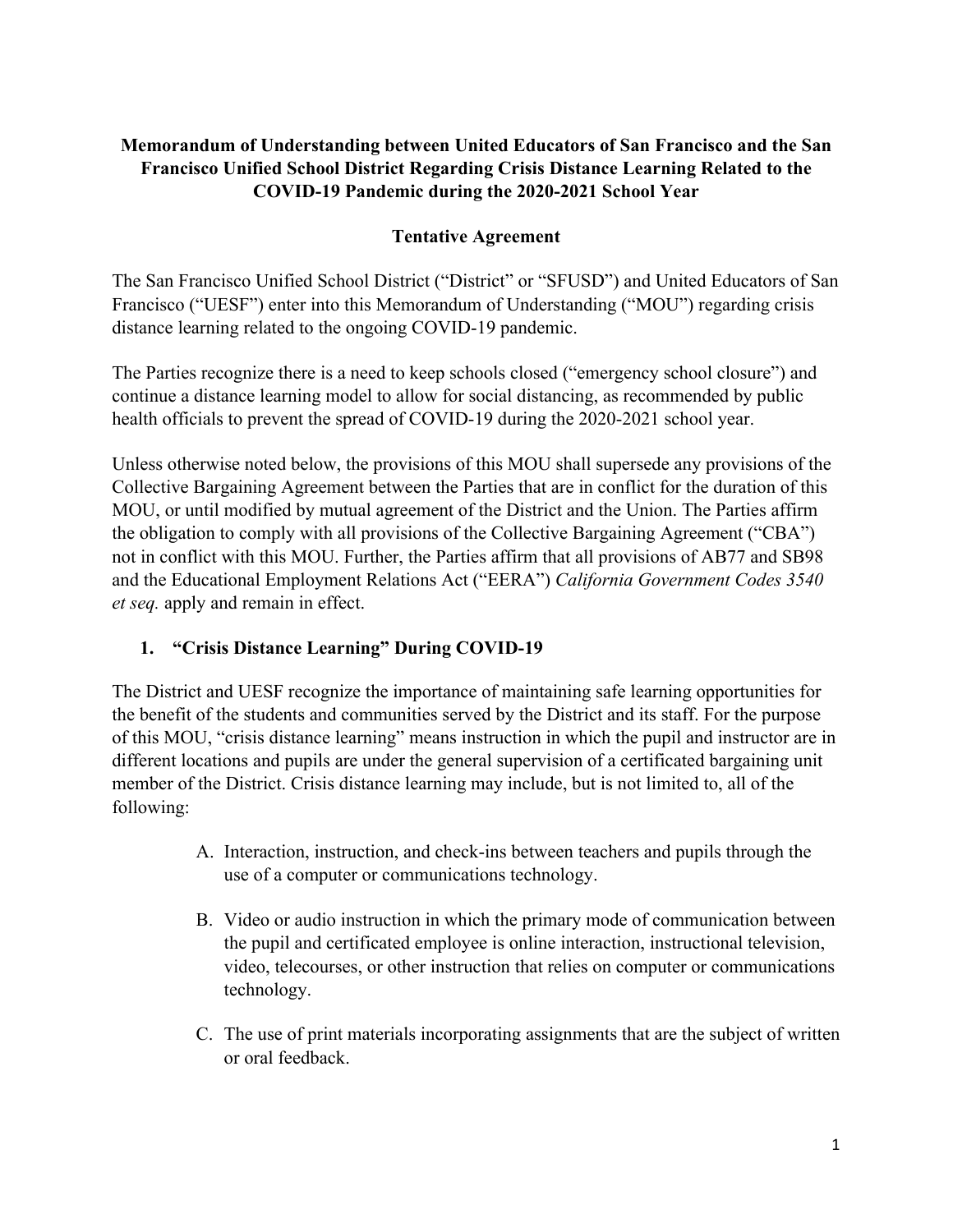## **2. Crisis Distance Learning**

Each and every student will receive both synchronous and asynchronous instruction and content five days per week through distance learning. The lesson design and type of instruction provided shall be at the discretion of the classroom teacher based on approved district scope and sequence of curriculum and approved technology.

2.1 All content shall be aligned to grade level standards that is provided at a level of quality and intellectual challenge substantially equivalent to in-person instruction.

2.2 All students will receive daily live interaction with certificated employees and peers for purposes of instruction, progress monitoring, and maintaining school connectedness. This interaction may take the form of internet or telephonic communication.

2.2.1 This daily, regularly-scheduled live interaction will be delivered by each assigned teacher to promote continuity across schools to the greatest extent possible. Teachers in conjunction with site administrators will design instruction to meet the needs of students. Teachers of record will provide content aligned to grade-level standards and at a level of quality and intellectual challenge substantially equivalent to in-person instruction.

2.2.2 Paraeducators shall provide support to students engaged in distance learning.

2.2.3 If daily live interaction is not feasible as part of regular instruction, the Board of Education will develop, with parent and stakeholder input, and in consultation with UESF, an alternative plan for frequent live interaction that provides a comparable level of service and school connectedness. The parties will negotiate any changes to working conditions before implementation.

- 2.3 The District in coordination with school sites shall ensure equitable access to education for all students and shall confirm and/or make provisions so that all students have adequate access to connectivity and technological devices to participate in the educational program and complete assigned work.
- 2.4 The District shall provide academic and other supports in distance learning that are designed to address the needs of students who are not performing at grade level, or need support in other areas, such as English learners, students with exceptional needs, students in foster care or experiencing homelessness, and students requiring mental health supports.
- 2.5 According to *Education Code 43501* as amended by SB98, the minimum daily instructional minutes for grades TK-K (180 daily minutes), 1-3 (230 daily minutes), 4-12 (240 daily minutes), and Continuation High School (180 daily minutes) are in effect for the 2020-2021 school year. Daily instructional minutes for students enrolled in Early Education Schools and California State Preschool Programs shall receive a maximum of 180 minutes of daily instruction for the 2020-2021 school year.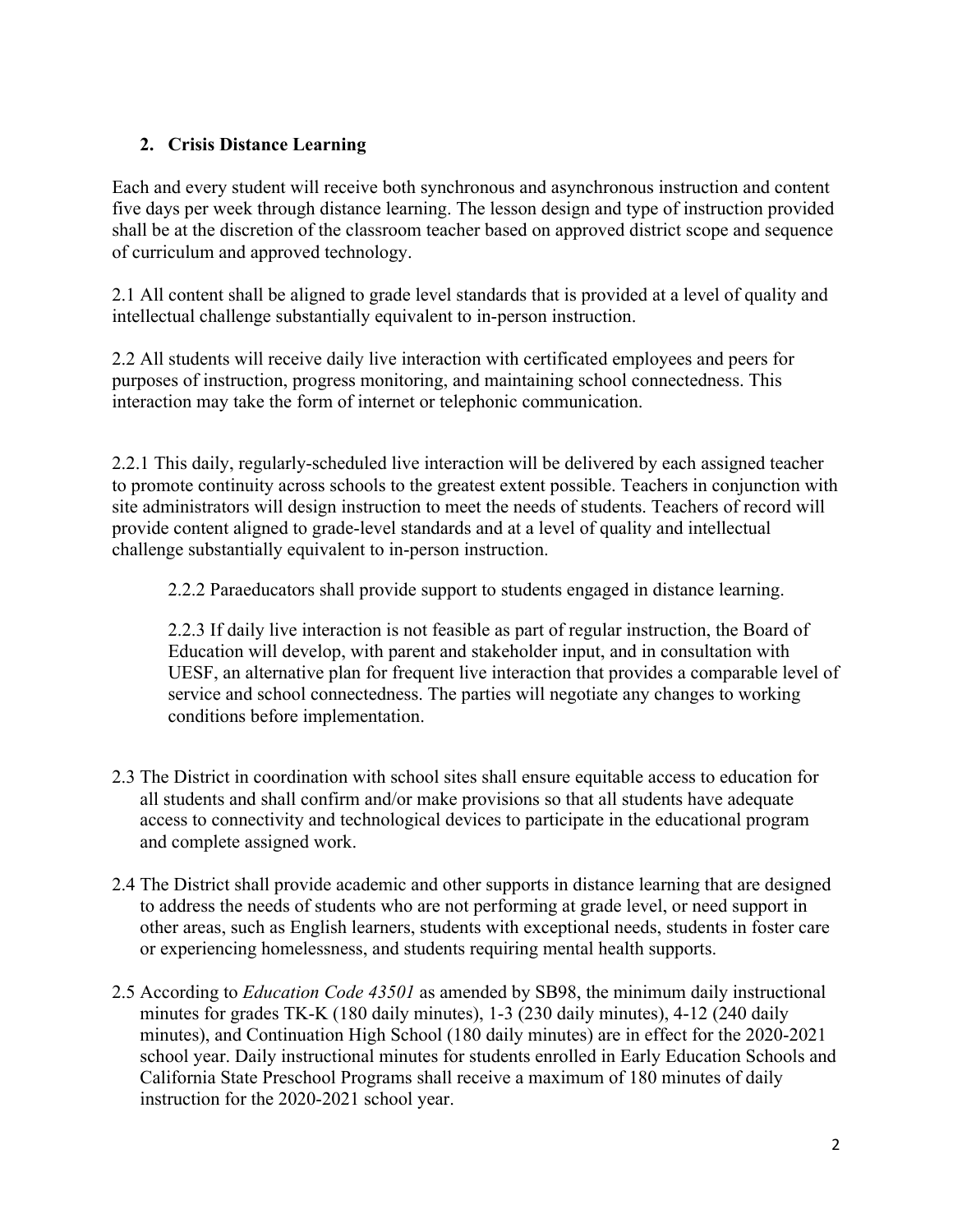2.5.1 When providing distance learning, academic content, classwork, assignments, projects, synchronous instruction, asynchronous instruction, and live interaction shall all be combined to meet the daily minimum minutes per grade level.

2.5.2 Daily lesson plans, assessments, and instructional methodologies used shall be at the discretion of the classroom teacher based on approved district scope and sequence of curriculum and approved technology, or as noted in students' IEPs.

2.5.3 Bargaining unit members shall utilize existing district systems to document and track student participation on a daily basis during crisis distance learning.

2.5.4 PreK-12<sup>th</sup> grade teachers, including OST teachers, shall determine the specific times and durations within the instructional day for synchronous and asynchronous instruction.

2.6 Bargaining unit members shall determine the means and methods for providing distance learning based on appropriate standards-based instruction, their resources, and their students' abilities to access the curriculum and needed technology. Bargaining unit members shall be responsible for planning appropriate standards-based instruction, responding to parents and students in a timely manner, supporting diverse learners, building rapport and connections with students, regularly monitoring student work completion and participation, providing feedback to students, and reporting non-participation to the site administrator for additional outreach and follow-up.

2.7 Bargaining unit members are expected to work and be available during their normal contractual work hours and workdays. To provide students and parents with consistency and to avoid conflicts, every effort will be made to schedule office hours/interactive instruction during the same times each week. Bargaining unit members shall have time each week designated to provide student support, feedback, and clarification which may be conducted via phone, email, and/or other virtual platforms.

2.8 Interactive instruction should include content that is consistent with student interaction with their teacher/classmates, content that engages a student in making a response, content that engages sighted students in a visual way, and that provides the bargaining unit member opportunities to provide the student encouragement and feedback.

2.9 Any recording of live/synchronous virtual instruction must have the consent of the educator, and the student's parent/guardian/caregiver, or the student if 18 years of age or older. These recorded instructional sessions shall not include any personally identifiable student information, (such as student image or name), unless there is written parental consent that has authorized this use.

2.10 The District shall provide all bargaining unit members the necessary equipment and supplies in support of distance learning.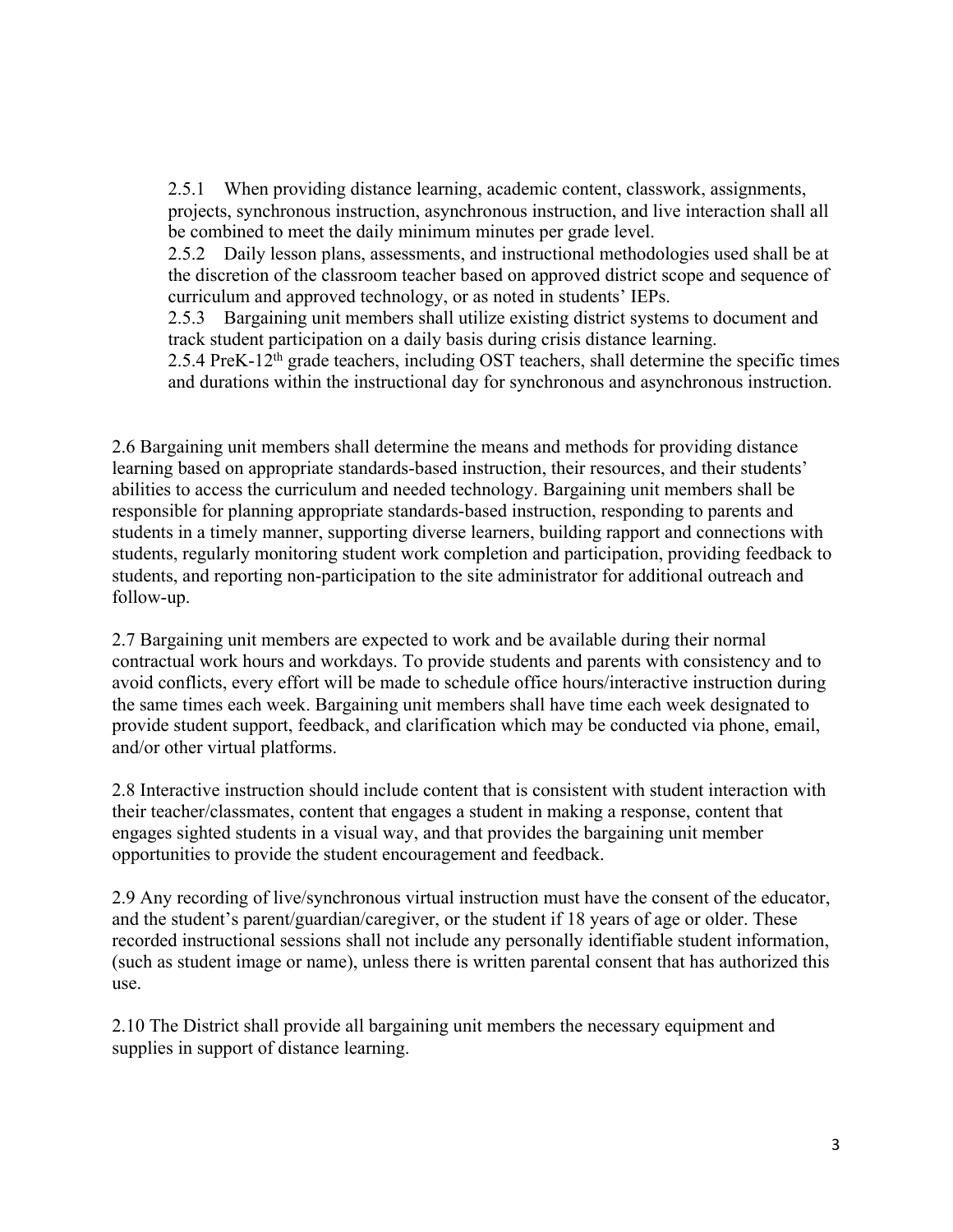2.11 The District shall develop written procedures for tiered reengagement strategies for all students who are absent from distance learning for more than three school days or 60% of the instructional days in a school week. These procedures shall require school site administrators, certificated and/or classified staff to make contact with the pupil's parents or guardians and the development of a school site plan for outreach to determine pupil needs including connection with health and social services as necessary and, when feasible, transitioning the pupil to fulltime in-person instruction. The parties will negotiate any changes to working conditions before implementation.

2.12 Classroom teachers shall regularly communicate with parents and guardians regarding a student's academic progress and wellness consistent with established practices and procedures for traditional in-person learning.

2.13 Teachers will be required to share their weekly schedules and planned subject matter based on the approved District scope and sequence of curriculum.

2.14 Unit members may be required to perform duties critical to Distance Learning such as device and instructional material deployment, but may opt out based on concerns about COVID-19. Volunteers from school sites and central offices shall be sought prior to requiring unit members to perform these critical functions, and substitutes may be deployed for these duties as well. With the exception of these critical duties, unit members shall not be required to be on site until in-person instruction resumes at the site.

## **3. Leaves**

### **Families First Coronavirus Relief Act (FFCRA expires December 31, 2020)**

3.1 Bargaining unit members may use up to 10 days or two-work week equivalents of available federal paid leave according to the provisions of the FFCRA. The District shall provide unit members with paid sick leave and expanded family and medical leave for reasons related to COVID-19 as provided under the Families First Coronavirus Response Act.

### **4. Pay and Benefits**

- 4.1 While working under a total crisis distance learning model, or during a period of total emergency school closure, regularly scheduled bargaining unit members shall continue to receive their full compensation and benefits. If extracurricular duties can be and are performed, bargaining unit members shall continue to receive stipends and/or additional pay, as provided for under the UESF/SFUSD collective bargaining agreement.
- 4.2 The District shall provide a one-time stipend to all bargaining unit members who perform service in the 2020-2021school year for reasonable costs associated with purchasing equipment, improving home internet bandwidth, use of phone, or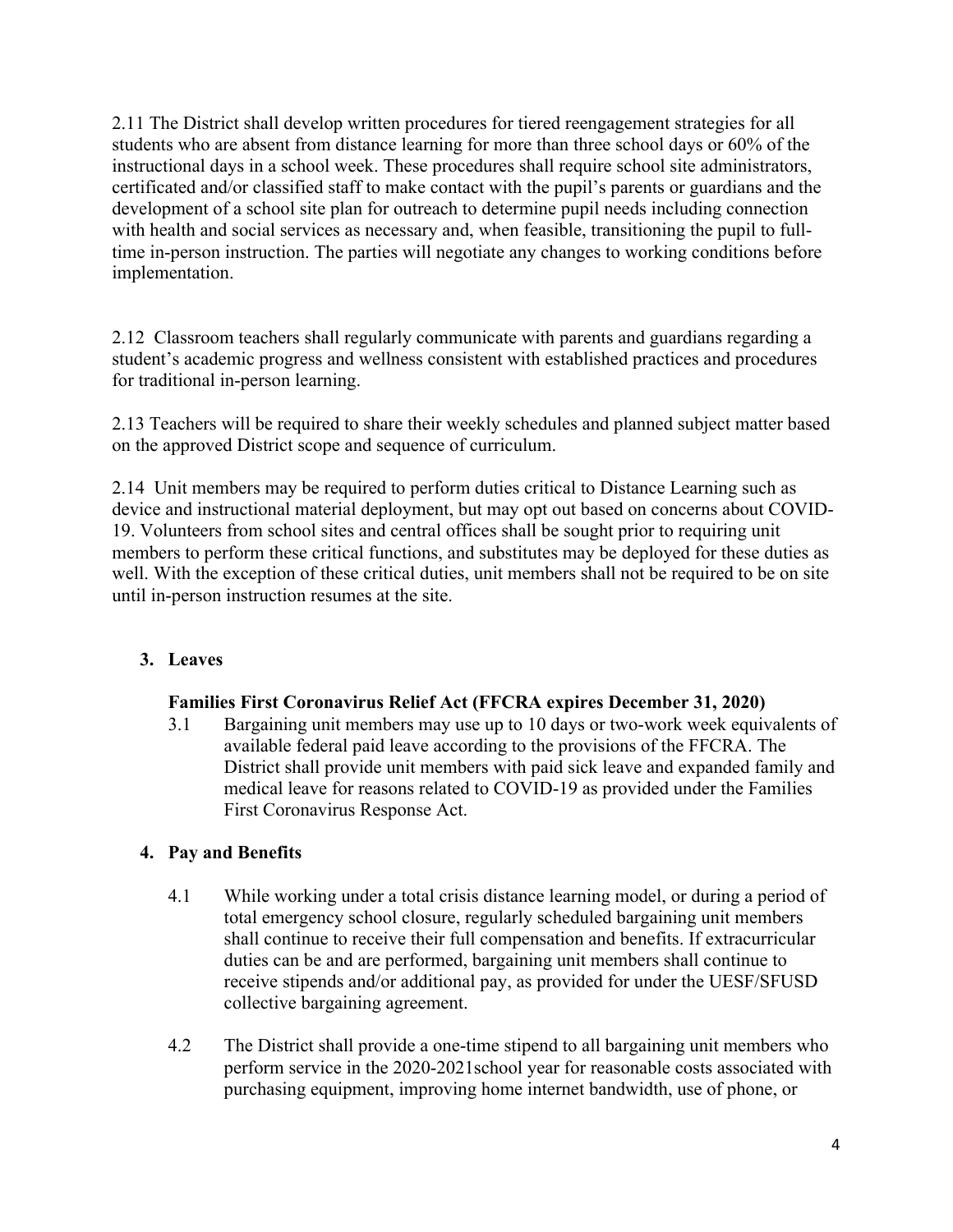instructional materials not provided by the District directly related to providing distance learning. Such a stipend will be set at a level of \$400 per unit member for the 2020-2021 school year.

# **5. Evaluation**

5.1 The evaluation process as outlined in the collective bargaining agreement shall be followed for the 2020-2021 school year with the exception that formal observations (WCPRs) for bargaining unit members will not be scheduled before September 30, 2020 to allow time for bargaining unit members and administrators to adjust to a new model of instruction. The parties agree to meet and discuss the evaluation process, including agreement on which of the California Standards for the Teaching Profession (CSTP) shall be used, for the 2020-2021 school year as needed. Before implementation, the parties shall mutually agree to any changes to the evaluation process.

5.2 The parties agree to meet and discuss Peer Assistance and Review (PAR) for the 2020- 2021 school year as soon as possible, but not later than August 17, 2020. The start date for PAR shall be established upon agreement between the parties. The parties shall mutually agree to any changes to the PAR evaluation process.

# **6. Itinerant Teachers**

- 6.1 Any and all instruction that can be provided via virtual (synchronous or asynchronous) instruction shall be used in lieu of in-person instruction.
- 6.2 Itinerant teachers shall prepare lesson plans and shall make every effort to provide instruction based on academic content standards that provides an equivalent level of rigor as in-person learning for students engaged in distance learning.
- 6.3 Daily work schedules shall be provided by school site administration.

# **7. Special Education**

7.1 The District and the UESF Special Education Committee shall convene a task force, with five (5) UESF members and five (5) SFUSD administrators, that will meet and determine solutions and procedures with agreement of all parties to address the backlog of assessments related to Special Education Services. Both parties reserve the right to solicit the support of professional experts outside of SFUSD staff, including the Department of Public Health.

7.1.1 Related service provider supervisors shall work with the UBCs and department heads to determine what is necessary for said procedures and solutions. Related service provider UBCs and administrators shall meet regularly to determine what is needed for assessments related to IEPs. The task force will make recommendations on the assessments backlog issue to the SFUSD Superintendent and the UESF President by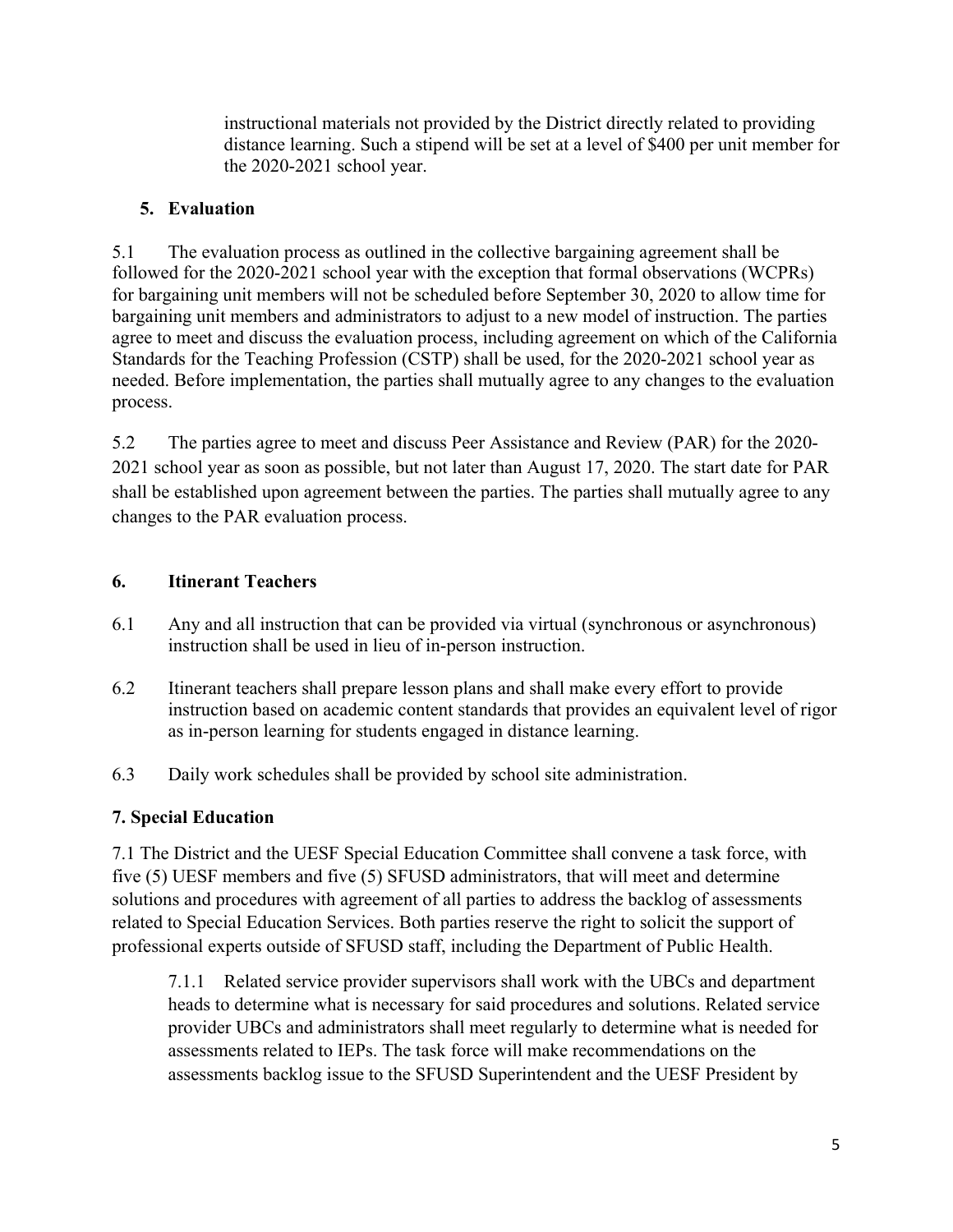August 21, 2020. Any agreements shall be promptly implemented and inserted into the Crisis Distance Learning MOU.

7.2 Master schedules, pursuant to the process described in Article 23.3.7of the certificated contract, shall give first priority to services for students with the highest needs: students with IEPs, students with 504 plans, and students who receive Tier 3 and Tier 2 interventions and supports.

7.3 To the maximum extent possible, the District shall provide Special Education-specific professional development on a regular basis within the contractual workday to Special Education educators and all educators who work with students with IEPs, including, but not limited to, paraeducators, SDC teachers, RSP teachers, and related service providers.

7.4 To the maximum extent possible, the District shall provide weekly, regular, predictable office hours for Special Education educators to meet with their Cohort Special Education supports and peers to engage in Professional Learning Communities

7.5 Special Education educators shall have access to the same applications and curriculum used by general education teachers.

7.6 The District shall provide strategies and intervention programs in appropriate content areas.

7.7 Every effort shall be made to schedule IEP meetings during the contractual day. If requested, substitute coverage may shall be provided to Special Education teachers during IEP meetings scheduled during instructional time.

7.8 Special Education teachers may request substitute coverage from their site administrator to complete federally mandated assessments. Special Education teachers required to conduct assessments shall be granted substitute coverage for this purpose.

7.9 Related service providers shall develop strategies and programming to provide distance learning support to students on their caseloads. Both parties recognize that the duties and responsibilities of individual related service provider positions are unique; however, where applicable, all aspects of the MOU will apply to their position.

## **8. Counselors, Social Workers, Nurses, Teachers and Paraeducators on Special Assignment, and Behavior Analysts**

8.1 Counselors shall develop strategies and programming to provide distance learning support to students on their caseloads. Both parties recognize that the duties and responsibilities of individual counselor positions are unique; however, where applicable, all aspects of the MOU will apply to their position.

8.2 Social workers shall develop strategies and programming to support distance learning to students on their caseloads. Both parties recognize that the duties and responsibilities of individual social worker positions are unique; however, where applicable, all aspects of the MOU will apply to their position.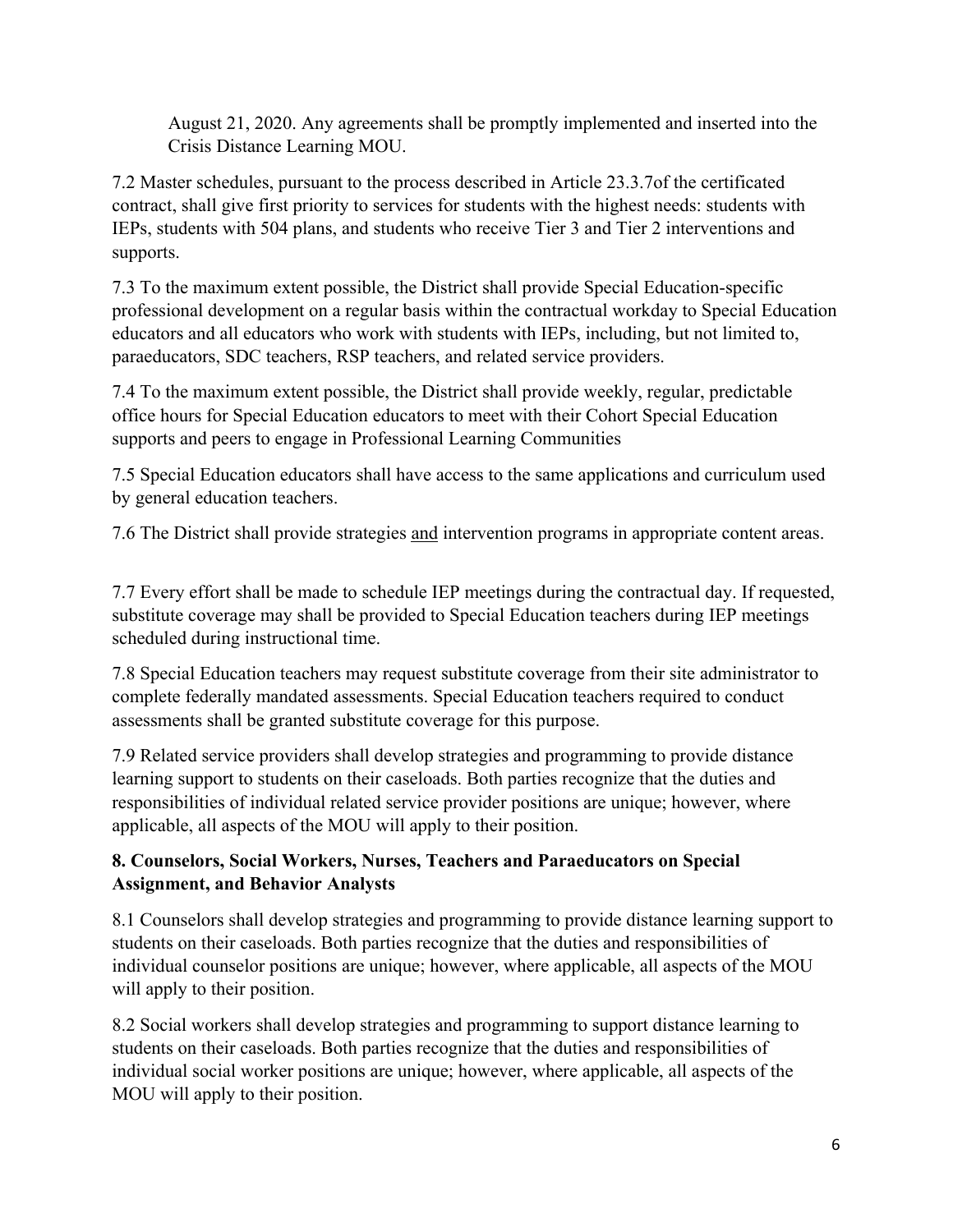8.3 Nurses shall develop strategies and programming to support distance learning to students on their caseloads. Both parties recognize that the duties and responsibilities of individual nurse positions are unique; however, where applicable, all aspects of the MOU will apply to their position.

8.3.1 Any school nurse that receives District approval to volunteer, and is accepted into the California Health Corps, or the San Francisco Medical Reserve Corps, shall maintain paid status with SFUSD while volunteering.

8.4 Teachers and Paraeducators on Special Assignment will continue to develop strategies and programming to support distance learning to school sites, teachers, and paraeducators. Both parties recognize that the duties and responsibilities of individual TSA and PSA positions are unique; however, where applicable, all aspects of the MOU will apply to their positions.

8.5 Board Certified Behavior Analysts (BCBAs) will continue to develop strategies and programming to support distance learning to school sites and students on their caseloads. Both parties recognize that the duties and responsibilities of individual BCBA positions are unique; however, where applicable, all aspects of the MOU will apply to their position.

## **9. Substitute Teachers and Substitute Paraeducators**

9.1 The parties shall agree to meet and discuss substitute work locations and assignments during distance learning no later than August 14, 2020.

9.2 Substitutes shall have the option to attend some or all of the District PD days during the week of August 10, 2020, including the District Digital Learning Day, and shall be compensated at their regular rate of pay. In addition, the District will schedule a full day of paid in-service training for all substitute teachers and paraeducators (new and returning) as required by article 26.6.2 of the collective bargaining agreement no later than September 18, 2020 to support substitutes in Distance Learning. In addition, substitute teachers and paraeducators, who are assigned to particular school sites may attend any staff professional development held with a school site, or at centrally held professional development during distance learning provided it is during regular working hours and does not conflict with their duties.

9.3 Substitute teachers and paraeducators shall have access to the same applications and curriculum used by the educators for whom they are substituting.

9.4 The Union and the District will negotiate the number of days of work that shall be required substitutes, and shall come to agreement no later than August 20, 2020.

9.5 During distance learning, Prop A substitute teachers will continue to be prioritized for High Potential Schools, but may work outside of those schools as needed.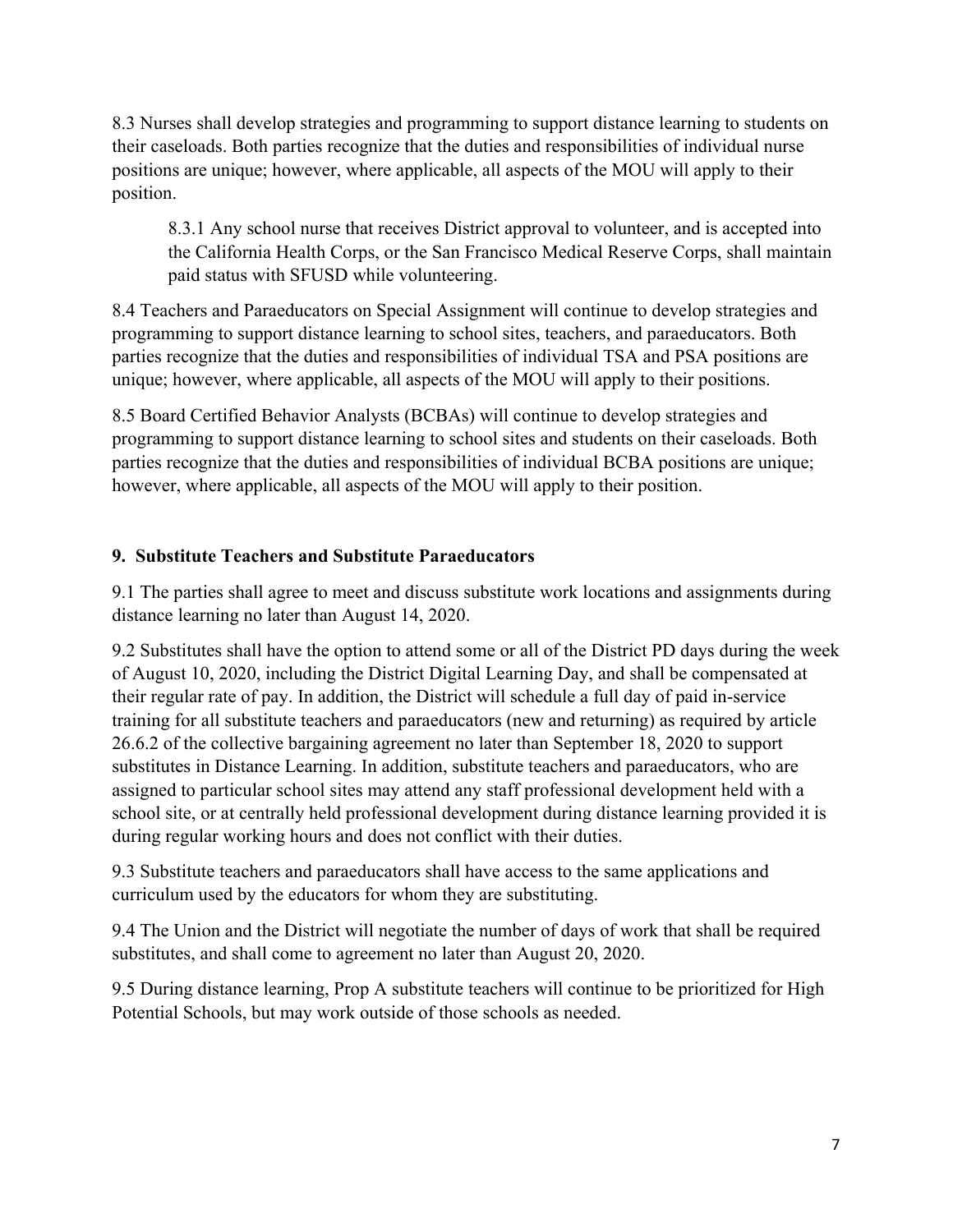### **10. Training**

- 10.1 The District shall provide and educators will use district-purchased and designated platforms and applications as a core suite of technology platforms for distance learning. The District will limit the use of non-district approved applications and platforms to assure compliance with relevant provisions concerning data privacy. All platforms/tools/applications will be required to have a district-approved contract/agreement, appropriate software and training for bargaining unit members in order to be used with students in a distance learning setting.
- 10.2 To the maximum extent practicable, training and professional development will take place during the contractual workday.

### **11. Days and Hours of Employment**

11.1 Given the unique context created by Crisis Distance Learning, principals and supervisors will collaborate with UBCs to structure available time so teachers can have additional preparation time for their classes. During crisis distance learning, to the maximum extent practicable, principals will support staff in allocating available time for teacher directed professional development, planning and preparation.

11.2 During the week of August 17, all certificated bargaining unit members shall be guaranteed ten (10) hours during their contractual workdays for preparation time, educator-directed common planning time, Professional Learning Community (PLC) time, and professional development, as determined by each educator, based on approved district scope and sequence of curriculum and approved technology.

- 11.3. During the week of August 17, all classified bargaining unit members may use QTEA hours to participate in educator-directed common planning time, Professional Learning Community time, and professional development, depending on their hours of work, outside of their contractual work day. Classified bargaining unit members may participate in educator-directed common planning time, Professional Learning Community time, and professional development during their contractual work day.
- 11.4 Provided a bargaining unit member can meet their professional obligations and the differentiated needs of students as defined in SB98, the certificated unit member shall provide no less than one hundred and twenty (120) minutes per day of synchronous instruction/interaction, including but not limited to, whole, small group, and one-to-one instruction. Additional synchronous instruction/interaction beyond the 120 minutes may be provided at the teacher's discretion.
	- 11.4.1 OST teachers shall provide sixty (60) minutes per day of synchronous instruction/interaction, including whole, small group, and one-to-one instruction.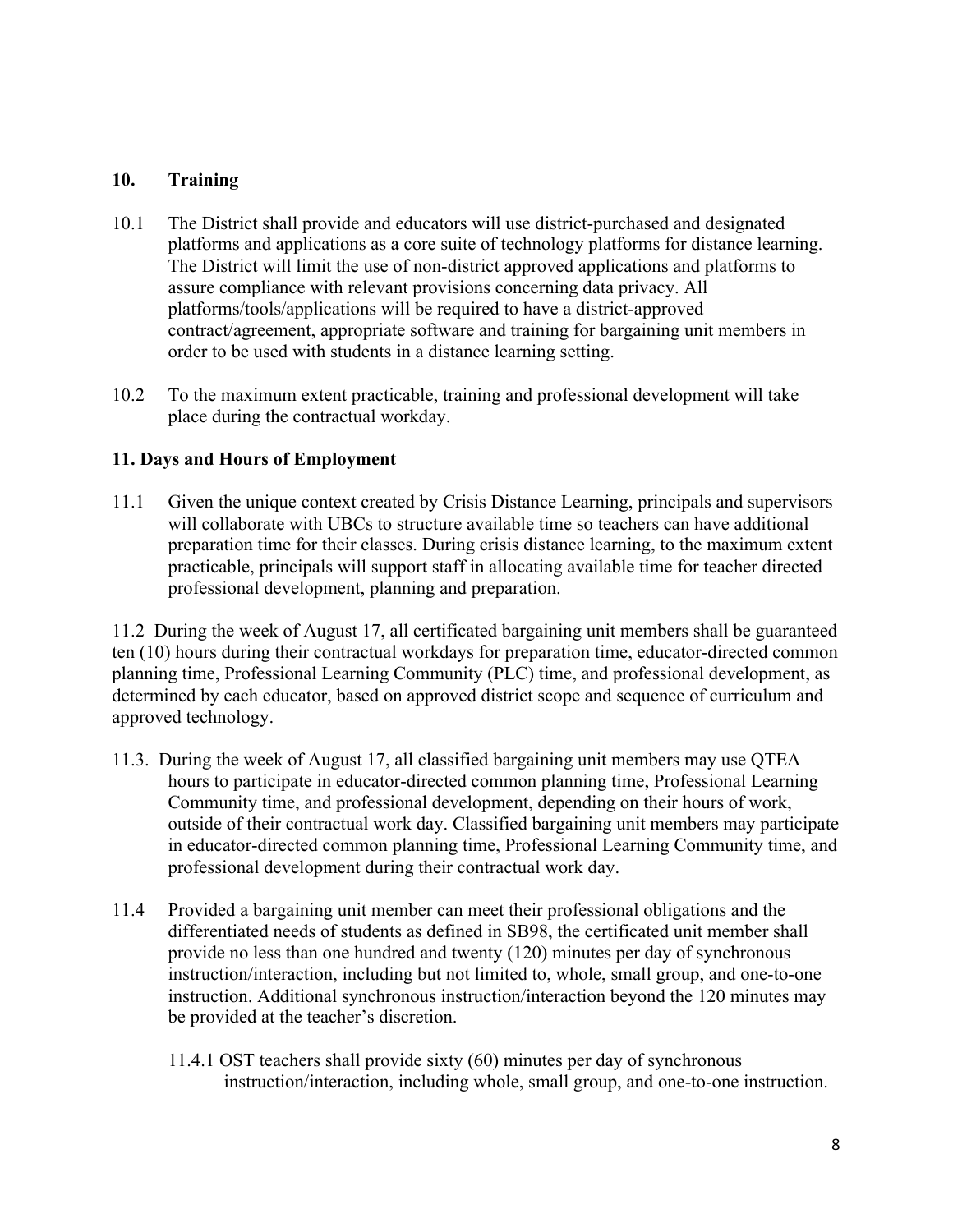- 11.5 During distance learning, PreK-12 teachers will maintain defined prep times, and the UBC will collaborate with site administration or supervisors to structure, to the maximum extent practicable, available time so teachers can have additional preparation time for their classes.
- 11.6 Teachers, as part of their workweek, shall be provided with at least one (1) hour per week to attend meetings that relate directly to the needs of the students with IEPs with whom they are assigned to work, including, but not limited to, planning meetings with case managers.
- 11.7 Paraeducators, as part of their work week, shall be provided with at least one (1) hour per week to attend meetings that relate directly to the needs of the students with whom they are assigned to work, including, but not limited to, planning meetings with teachers and IEP meetings.
- 11.8 During Crisis Distance Learning, unit members with children who are required to remain home from school shall be granted a reasonable amount of time within the work day without loss of compensation to supervise their children's distance learning.

### **12. Accommodations**

12.1 Upon request of a bargaining unit member who receives accommodations based on performing their job in person, the District and the unit member shall conduct an interactive accommodations meeting to re-evaluate and adjust any reasonable accommodations for working in a distance learning setting.

### **13. Equipment and Materials**

13.1 By August 14, unit members whose duties require internet access and/or any other equipment to perform their duties shall complete a survey requesting a consistent workspace to utilize during crisis distance learning.

13.1.1 The District will use this information to make a good faith effort to assign unit members to available workspaces appropriate to their content area, provided it can do so in compliance with public health guidelines to prevent the spread of COVID-19. Considerations in making assignments compliant with public health guidelines from the San Francisco Department of Public Health include shared spaces within a facility (such as restrooms), building ventilation, and custodial capacity. In addition, operational considerations such as construction and preparation for in-person instruction (such as moving furniture or making building repairs) will be taken into account as well.

13.1.2 The District and Union will meet and confer regarding assignments the week of August 24th with the goal of providing unit members with access to workspaces by August 31st and no later than September 8th. All safety precautions in place due to